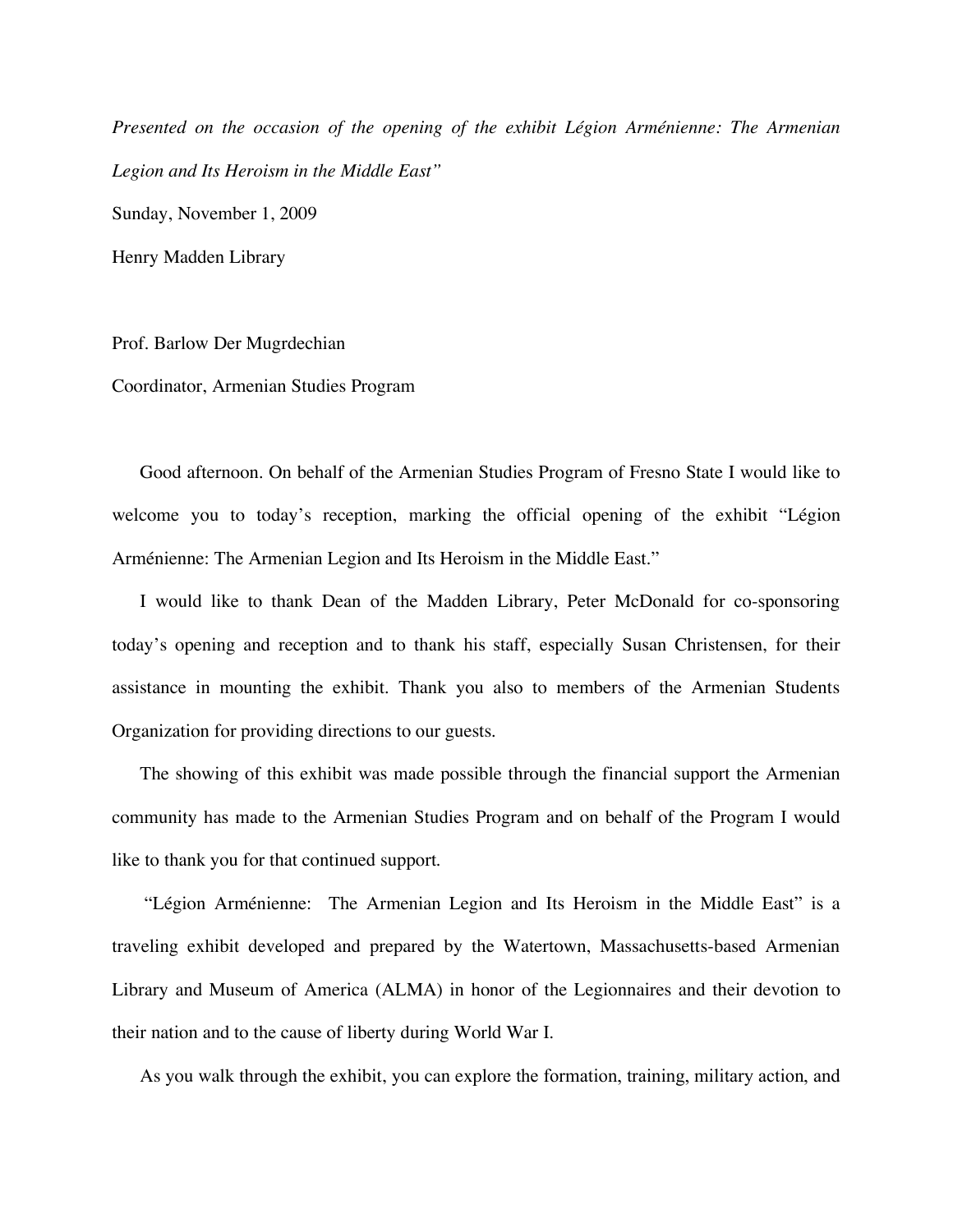postwar activities of this all-volunteer force through photographs and narratives.

The Armenian Legion was formed in 1916 and was disbanded in 1920, a four year period in which momentous changes were taking place for the Armenians and for the world. The Armenians passed though a Genocide, through the Russian revolution, to the formation of the first Armenian Republic in 1918, to the communist take over of Armenia, and its eventual absorption into the Soviet Union. The courageous volunteers of the Armenian legion risked their lives to secure a better future for the Armenians.

The noted Boghos Nubar Pasha first formulated the idea of Armenians fighting alongside Allied troops in World War I. Boghos Nubar had traveled to Europe as head of the Armenian National Delegation, where he persuaded the Allies to allow the formation of an all-volunteer Armenian unit, with the sole purpose of "liberating Cilicia from Turkish rule."

The Legion d'Orient (a neutral name that was chosen for the Armenian unit so as not to antagonize the Turks and endanger the lives of Armenian deportees in Syria) was established, under French military supervision in November 26, 1916, with the formation of its first battalion. The training of Armenian volunteers began at Port Said, Egypt. It is likely Port Said was chosen because of its proximity to the Armenian refugee camp where thousands of exiles from Musa Dagh were relocated after being rescued by the French navy in September 1915. Later the Legion training camp was moved to Cyprus, where volunteers from the United States and Europe joined the ranks. Close to 5,000 men were being trained by early 1917.

The British and French governments and the Armenians agreed to the following: The aim of creating the Legion was to allow Armenians' contribution to the liberation of Cilicia region in Ottoman Empire and help them to realize their national aspirations of creating a state in that region. The Legion was to fight only Turks and only in Cilicia. The Legion was to become the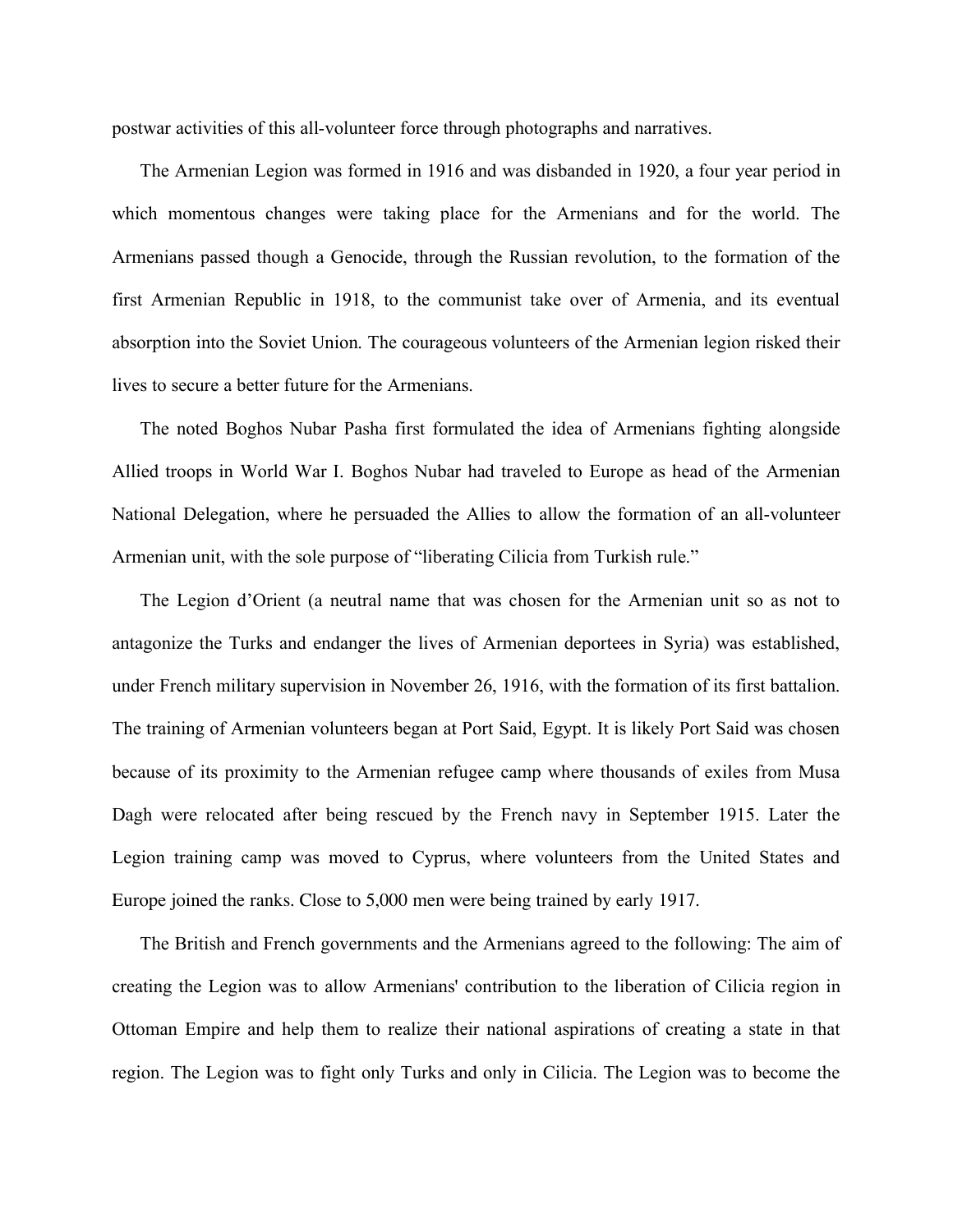core of a planned future Armenian Army. The number of volunteers was an equivalent of 6 battalions, each containing 800 volunteers, and another 6 battalions was planned to be formed. Armenian committees were organizing the conscription process to recruit these soldiers in France and United States. Ninety-five percent Armenian in composition, the Legion included Ottoman Armenian refugees, former prisoners of war, and permanent residents of Egypt, America, and Europe. The majority of the soldiers were said to be recruits from the Armenian-American community or embittered survivors of the battle of Musa Dagh who were living in refugee camps in Port Said, Egypt.

The most famous engagement of the Legion was in the Battle of Arara, which began on September 18, 1918, involving the Legion versus the Turkish army in Palestine. Four Armenian Legion brigades fought with the Allies to achieve a complete victory as the brave Armenians overcame the fortified Turkish heights. This victory soon led to end of the war for the Turkish Army, which was finally defeated in October of 1918, leading to the signing of the Armistice. The Legion then headed to Lebanon and to Syria, and finally ending up in Cilicia. At this point the Legion d'Orient was renamed the Armenia Legion (Legion d'Armenienne).

About a 150,000 Armenians repatriated to Cilicia following the end of the war. The Armenian Legion was to be the core of a new Armenian Army, but the French Military command and the French government soon lost interest in the occupation of Cilicia. As French attitudes changed, they began to see the Legion as a hindrance to the newly developing relations with the Nationalist Turks. Nearly half of the Armenian soldiers were discharged by mid-1919, and soon only about 500 soldiers remained in the Legion.

The story of the Armenian Legion reflects the community's attempts to come to grips with the destruction and devastation following the Armenian Genocide. It also represents the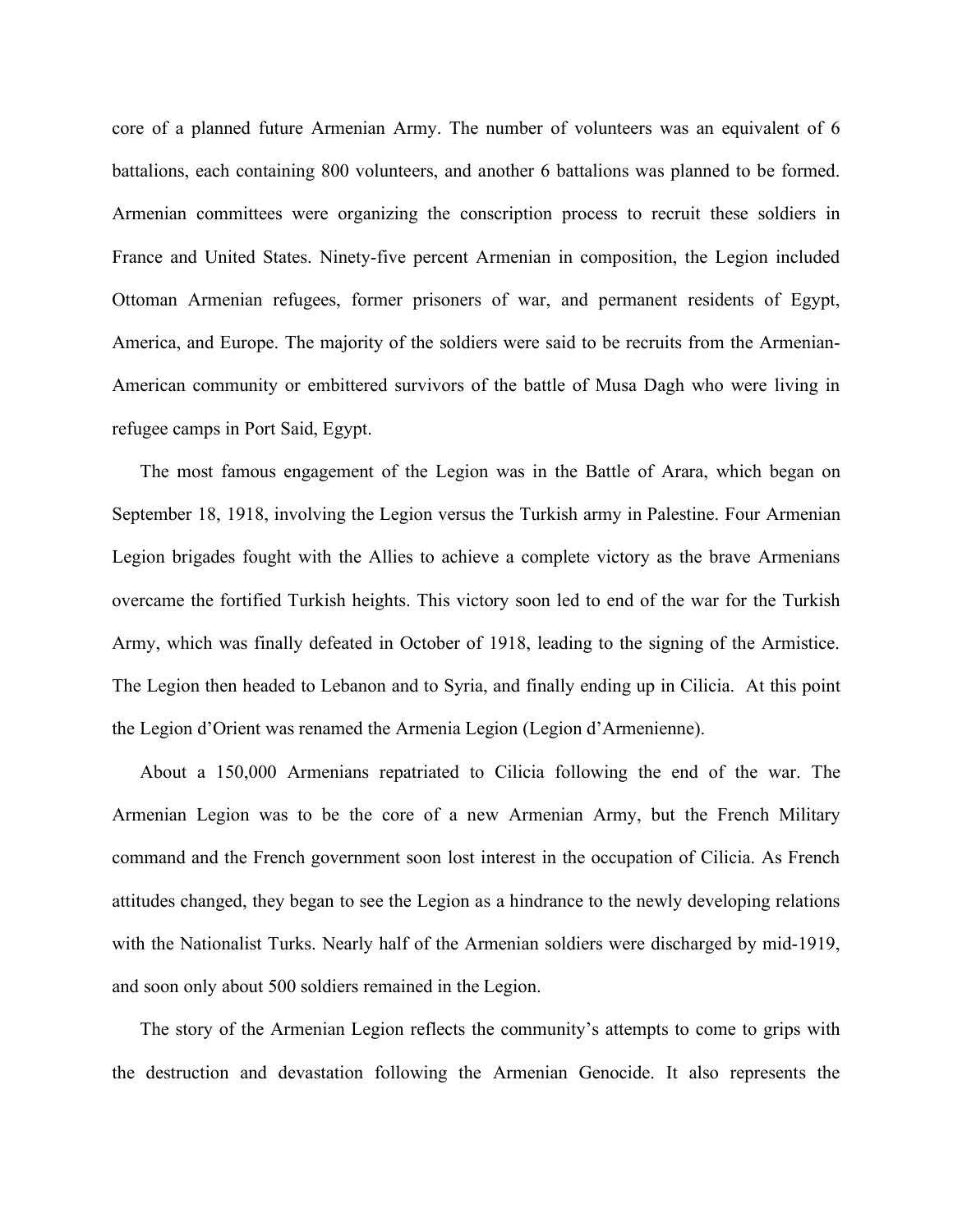successful efforts of Armenians from different social, economic and political backgrounds to work together for a common cause. The Legion encompassed a group of remarkable individuals – some officers, others of no special rank or distinction – who volunteered throughout the Diaspora, overcoming tremendous difficulties in order to serve their people and nation courageously, often at great personal sacrifice. Their lives are well worth remembering.

In recognition of the importance of remembering the Legionnaires and their devotion to their nation and to the cause of liberty, the Armenian Library and Museum of America prepared a major exhibit in 2001, curated by Ardemis Matteosian in close collaboration with ALMA Board Members Dr. Barbara J. Merguerian and Arakel Almasian. The enthusiastic response to the exhibit revealed a tremendous interest in this overlooked and in many ways unwritten story.

The traveling exhibit was made possible by a grant from the K. George and Carolann S. Najarian, M.D. Foundation with additional support provided by The Armenian-American Veterans of Milford, Mass., Inc.

You are encouraged to walk through the Exhibit to read and learn about this heroic episode in Armenian history and to honor those who fought, and those that lost their lives in the Armenian Legion.

At this time I would like to invite any members of the audience whose family were in the Armenian Legion to stand and be recognized. I would like to also thank the Machoian family for bringing artifacts and personal effects for display today.

The Armenian Studies Program is co-sponsoring several upcoming events in the month of November.

On Sunday November 8, Hasmik Harutunyan and the Kitka Choral Group of San Francisco